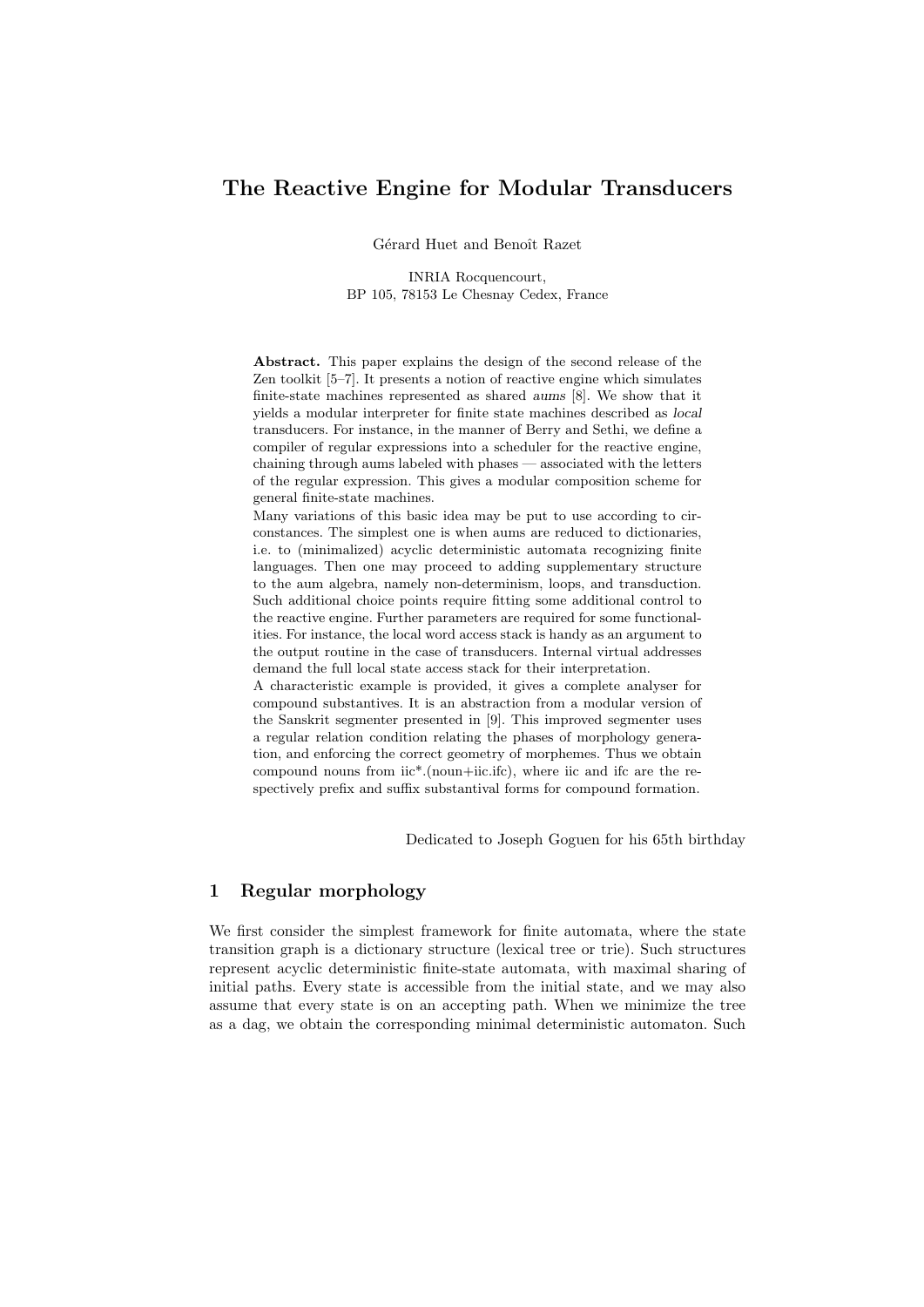automata recognize finite languages. They are adequate for representing the lexicons of natural languages.

In a framework of generative morphology, we want to model the construction of lexemes from smaller chunks called morphemes: radical stems, prefixes and suffixes. It is convenient to sort the morphemes into categories, and to enforce structural conditions on these categories, restricting the geometry of lexemes. For instance, we may describe this geometry by a regular expression over the alphabet of lexical categories. The language generated by the regular expression, substituting each category by its corresponding morpheme lexicon, is recognized by a modular reactive engine, which chains the morphemes dictionary lookup with transitions corresponding to the regular expression recognizer. We shall use for this setup variants of the compiling algorithm of Berry and Sethi [2].

#### 1.1 Automaton interface

We use as algorithmic description language Pidgin ML, a core applicative subset of Objective Caml. Thus our algorithms may be read as rigorous higher-order inductive definitions, while being directly executable, in the spirit of literate programming.

We first recall the basic structures of the Zen toolkit [5].

We use as basic alphabet the natural numbers provided by the hardware processor:

```
module Word : sig
type letter = intand word = list letter;
end;
```
Thus the basic morphology operations will rely on list processing, and not on string processing (and certainly not on encoding formats such as Unicode-UTF8, which are meant for data exchange portability and should not be used for core computation).

Here is the interface to our simplistic automata, reduced to deterministic transitions over a lexicon tree. Each state is labeled with a boolean (indicating whether or not it is an accepting state), and points to the list of its successor states, labeled with a letter.

```
module Auto : sig
type auto = [ State of (bool \times deter) ]
and deter = list (Word letter \times auto);
end;
```
We assume that at most one transition issued from a given state is labeled with a given letter. The datatype auto is here isomorphic to lexical trees, or dictionary, also called tries. We may also assume that dead alleys, i.e. states which do not have an accepting node as a substructure, are ruled out. Thus the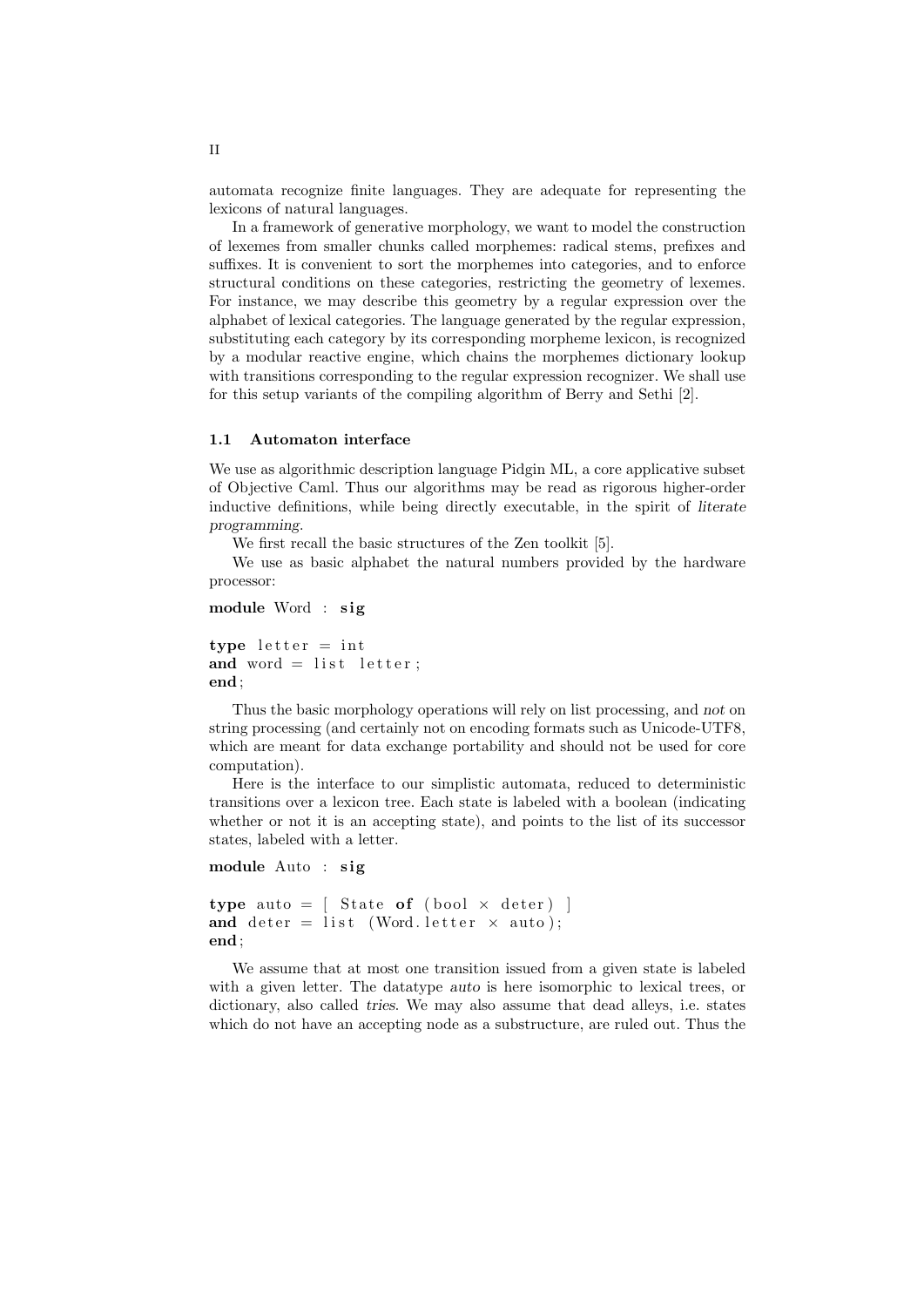contraction of the tree as a dag, using for instance the corresponding instance of the sharing functor [5], yields the minimal automaton that recognizes the finite language stored in the dictionary.

## 1.2 Dispatching

We call phases the lexical categories, which constitute the alphabet of the regular expression defining the morphological geometry. We compile this regular expression using the Berry-Sethi method, which linearizes the expression, and computes the local automaton associated to this linearization [2, 3].

We recall that local automata (also called Glushkov automata) are finite automata such that all transitions labeled with a given letter lead to the same state, characteristic of this letter. States may thus be named with letters, here phases. It is this locality condition which is a key to modularity.

A local automaton is described by an initial phase, a set of terminal phases, here represented as a boolean function over phases, and a dispatch transition function, mapping each phase to a set of following phases, sequentialized here as a list. In the notations of [2], initial is called 1, dispatch is called follow, and terminal is implicit from the use of an endmarker symbol. In the terminology of Eilenberg [4], the set of non-empty words recognized by a local automaton is a local set over phases.

In the Zen toolkit implementation, the Dispatch module is actually generated by meta-programming, i.e. it compiled from the regular expression, as we shall explain in section 4.

#### 1.3 Scheduling

We are now ready to start the description of the reactive engine, as a functor taking a module Dispatch as parameter, and using its dispatch function as a local scheduler. Here is the corresponding specification of our React module. We assume the utility programming functions fold right (list iterator), assoc, length, mem, etc. from the List standard library.

```
module React
  (Dispatch: sig
    type phase = \alpha;
    value transducer : phase \rightarrow auto;
    value initial : phase:
    value terminal : phase \rightarrow bool;
    value dispatch : phase \rightarrow list phase;
    end) = struct
type input = Word word
and backtrack = [ Advance of phase and input ]
and resumption = list backtrack;
```
A resumption value stores as a datum what is necessary to resume our reactive engine as a coroutine.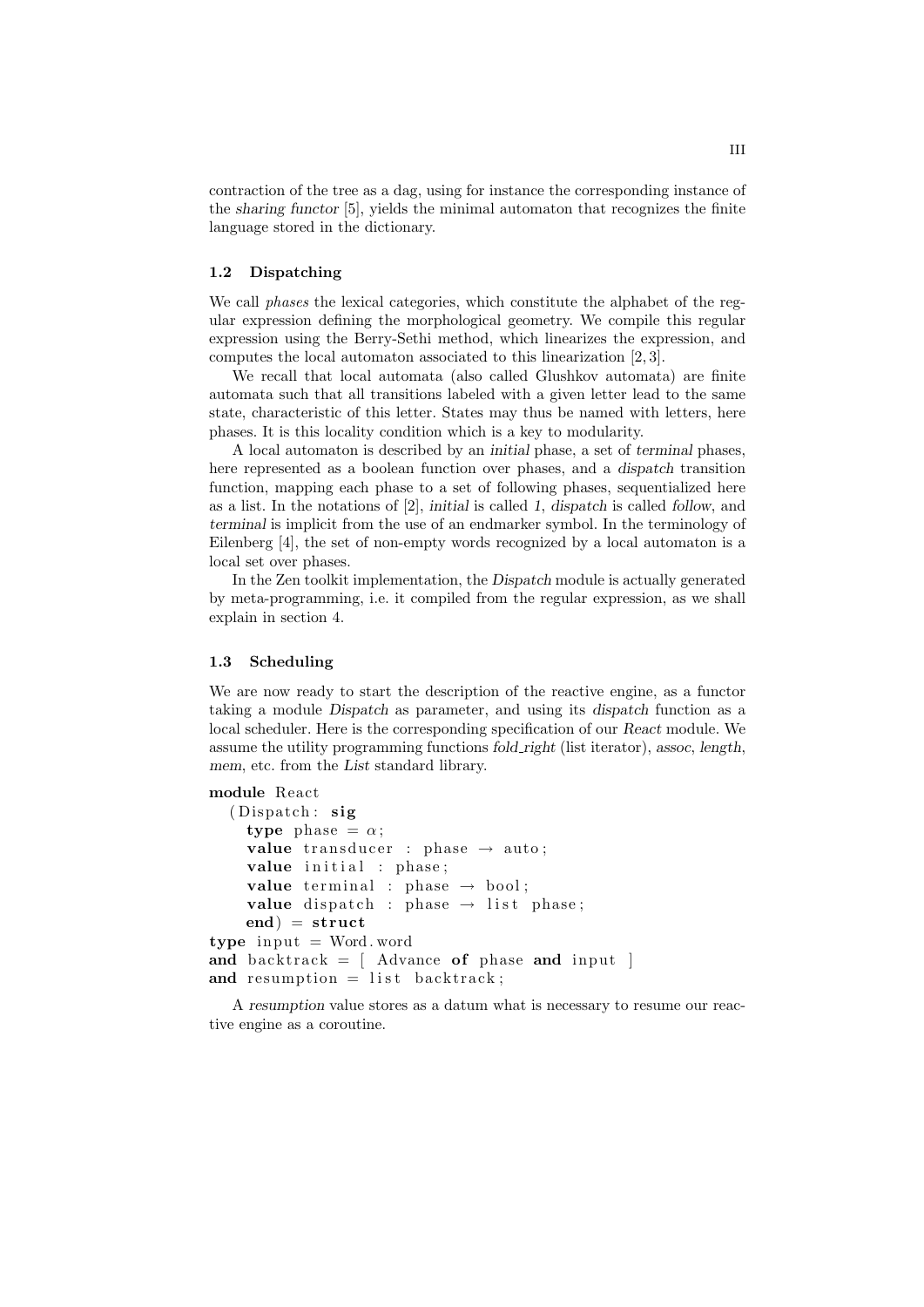The scheduler gets its phase transitions from dispatch. It respects the order of dispatching.

```
value schedule phase input cont =let add phase cont = [ Advance phase input :: cont ] in
  fold_right add (dispatch phase) cont;
```
### 1.4 React

The reactive engine originates from the Sanskrit segmenter described in [9], generalized to the framework of mixed automata defined in [8].

Here we have a much simpler framework, since we do not have transducer output, but we get a modular interpreter, driven by the phase scheduler.

In the following definition, phase is the current phase, input is the input tape represented as a word, back is the backtrack stack of type resumption, and state is the current state of type auto. We favor deterministic transitions within a phase to non-deterministic transitions to the next phase(s). Within a phase, we favor longer words over shorter ones. Phase transitions are effected in dispatch order. We have a mutual inductive definition between the reactive engine, reading forward, and the continuation manager, backtracking on failure.

```
exception Finished;
```

```
value rec react phase input back state = match state with
  \left[ State (b, det) \rightarrowlet deter cont = match input with
           \begin{bmatrix} \end{bmatrix} \rightarrow continue cont
           \begin{bmatrix} \end{bmatrix} letter :: rest \end{bmatrix} \rightarrowtry let state ' = assoc letter det in
                   react phase rest cont state'
              with \lceil Not found \rightarrow continue cont \lceil] in
  if b (* \text{accepting } *) then
         if input =[] (* end of input *) then
             if terminal phase then back (* solution found *)else continue back
         else let cont = schedule phase input back in
               deter cont
  else deter back
   ]
and continue = fun
     [ ] \rightarrow raise Finished
     [ resume :: back ] \rightarrow match resume with
        [ Advance phase input \rightarrowreact phase input back (transducer phase)
        ]
  ] ;
```
IV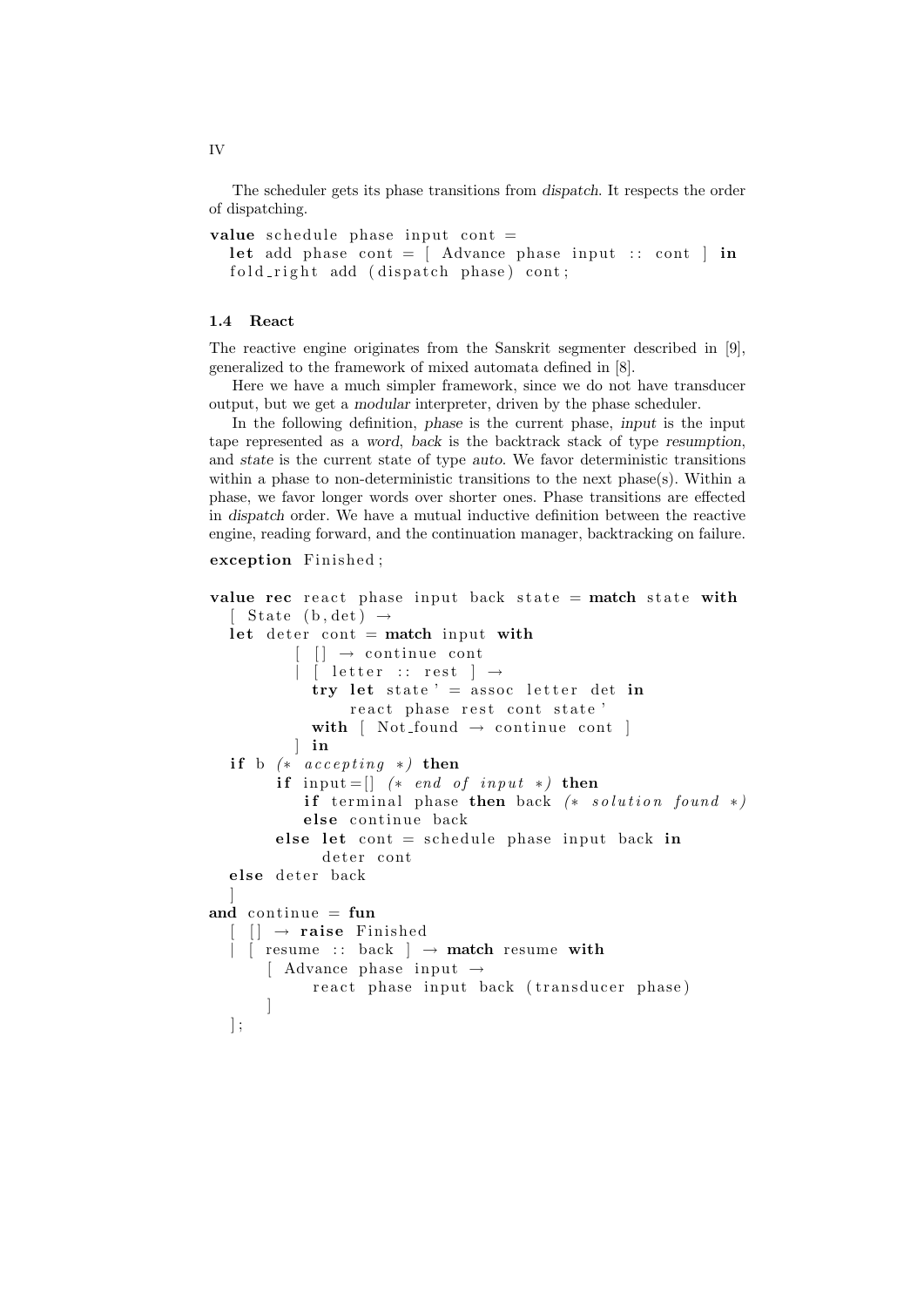#### 1.5 Usage

The initialization of the reactive engine consists in setting the backtrack stack to the single initial state given by Dispatch.initial, input being initialized to the full sentence:

value init\_react sentence =  $\left[$  Advance initial sentence  $\right]$ ;

We may now recognize a string as belonging to the rational language described by the regular expression by calling the reactive continuation manager with this initial resumption:

```
value react1 sentence = continue (init_react sentence);
```
If the sentence belongs to the language, react1 will return with a resumption value, otherwise it will throw the exception Finished. The resumption value is not of use in this simple model, where the interpreter is used as a mere recognizer. In more elaborate versions below, react may be used as a coroutine in order to compute a stream of transductions.

Note that classical formal languages theory abstracts a language as a set of words, or occasionally as a multiset (hiding structural idempotence) when multiplicities matter. Here we hide structural commutativity as well, obtaining streams of solutions, where computational details such as fairness, essential for completeness, may be revealed and discussed.

#### 1.6 Correctness, completeness

Let us be given a module Dispatch by its components phase (an ordered list of discrete phase values defining the alphabet), initial (the initial phase), and functions transducer : phase  $\rightarrow$  auto, terminal : phase  $\rightarrow$  bool and dispatch :  $phase \rightarrow list phase.$ 

Let  $L(\phi)$  be the language recognized by the automaton transducer( $\phi$ ), for a given phase  $\phi$ . We assume that  $L (initial)$  is the singleton  $\{\epsilon\}$  where  $\epsilon$  is the empty word  $\parallel$ , that  $L(\phi)$  does not contain  $\epsilon$  for any other phase  $\phi$ , and that for every phase  $\phi$  the list  $dispatch(\phi)$  does not contain *initial*. These invariants will be enforced by the Berry-Sethi compiler presented in section 4.

Let us say that a sequence  $((\phi_1, w_1), \dots, (\phi_n, w_n))$  is a valid analysis of a given word w whenever, taking  $\phi_0 = initial$ , we get  $w = w_1 \cdot w_2 \cdot ... w_n$  with  $(0 \leq$  $i \leq n$ )  $w_i \in L(\phi_i)$ ,  $(0 \leq i < n)$   $\phi_{i+1} \in displacement(\phi_i)$ , and  $terminal(\phi_n) = True$ . For  $i > 0$ , we know from the assumptions above that  $L(\phi_i)$  does not contain the empty word, so there is a finite number of such analyses.

We define a total ordering on analyses by the lexicographical ordering generated by  $(\phi, w) < (\phi', w')$  iff either  $\phi$  precedes  $\phi'$  in the common dispatch list where  $\phi$  and  $\phi'$  belong, or else  $\phi = \phi'$  and w' is a strict initial prefix of w.

The correction and completeness of the react algorithm may be established by proving that it generates the set of valid analyses of an input word w in the sense that it implicitly builds a sequence of pairs of analyses of  $w$  and resumptions  $((\alpha_1, r_1), ... (\alpha_N, r_N))$  such that, taking  $r_0 = init\_react$  w, for each  $i$   $(0 \le i \le N)$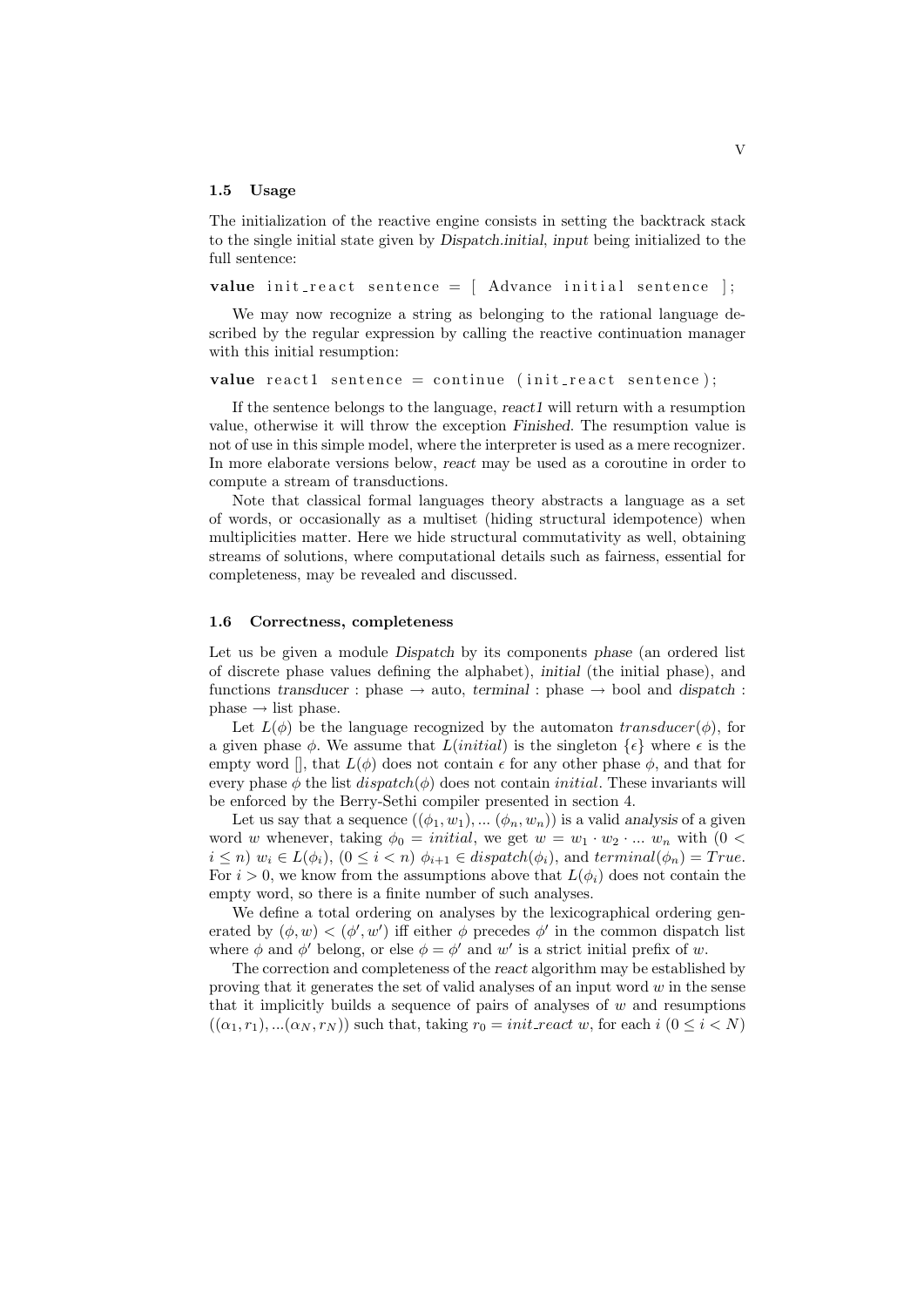the evaluation of continue  $r_i$  terminates with value  $r_{i+1}$ , and the evaluation of continue  $r_N$  raises the exception Finished. Furthermore the list  $(\alpha_1, \dots \alpha_N)$ contains all the valid analyses of  $w$ , listed increasingly with respect to the above ordering.

We shall not give a formal proof of this rather fastidious property, which can be established by computational induction.

We remark that this argument makes explicit the fact that, within a given phase, we search for longer partial solutions before shorter ones. This is a rather arbitrary heuristic, which is convenient for the segmenting application.

## 2 Modular aums

So far our automata have been mere recognizers for finite sets of words, i.e. dictionaries. Chaining them through phases, we may for instance model simple segmentation problems, where a sentence is defined as a list of words separated by blanks or punctuation signs, and words are defined as compounds of morphemes, according to prefix, suffix, or other finite-state regimes. Such a segmenter may be composed with a tagger, when the word dictionaries are decorated with morphological derivation annotations, using the structure of revmaps [5], which allows efficient sharing of morphological regularities.

We now allow more complex automata for the various phases. For instance, we may allow a notion of transition with virtual addresses, allowing both nondeterministic moves (including  $\epsilon$ -transitions), and cycles.

Virtual addresses, as opposed to pointers and explicit cyclic structures, provide a declarative mechanism respecting sharing. In the original presentation of aums [8], two varieties of virtual addresses are proposed: absolute addresses, indexing a state by its absolute access path in the forest of deterministic skeletons, and relative addresses, indexing a state in the current covering trie by the shorthest path in the tree, encoded as a differential word pairing a natural number (how many levels in the tree you should go up) with a word (indexing the target state down from the closest common ancestor). These differential words are used for instance in the revmap structure, to store the reverse morphology.

In the next section, we shall ignore relative addresses, which necessitate a slightly more complex apparatus for their proper evaluation, since sharing makes ambiguous the inheritance relation, and thus access paths must be maintained in the automaton structure for proper interpretation. We shall present first simple absolute addresses. Furthermore, the role of the forest index will be played by the phase: to each phase corresponds a unique auto structure, covering all the states pertaining to this phase.

#### 2.1 Mixed automata with virtual absolute addresses

A transition  $(w, v)$  recognizes word w on the input tape (the "guard" of the transition), and jumps to the state absolutely adressed by  $v$  in the next phase.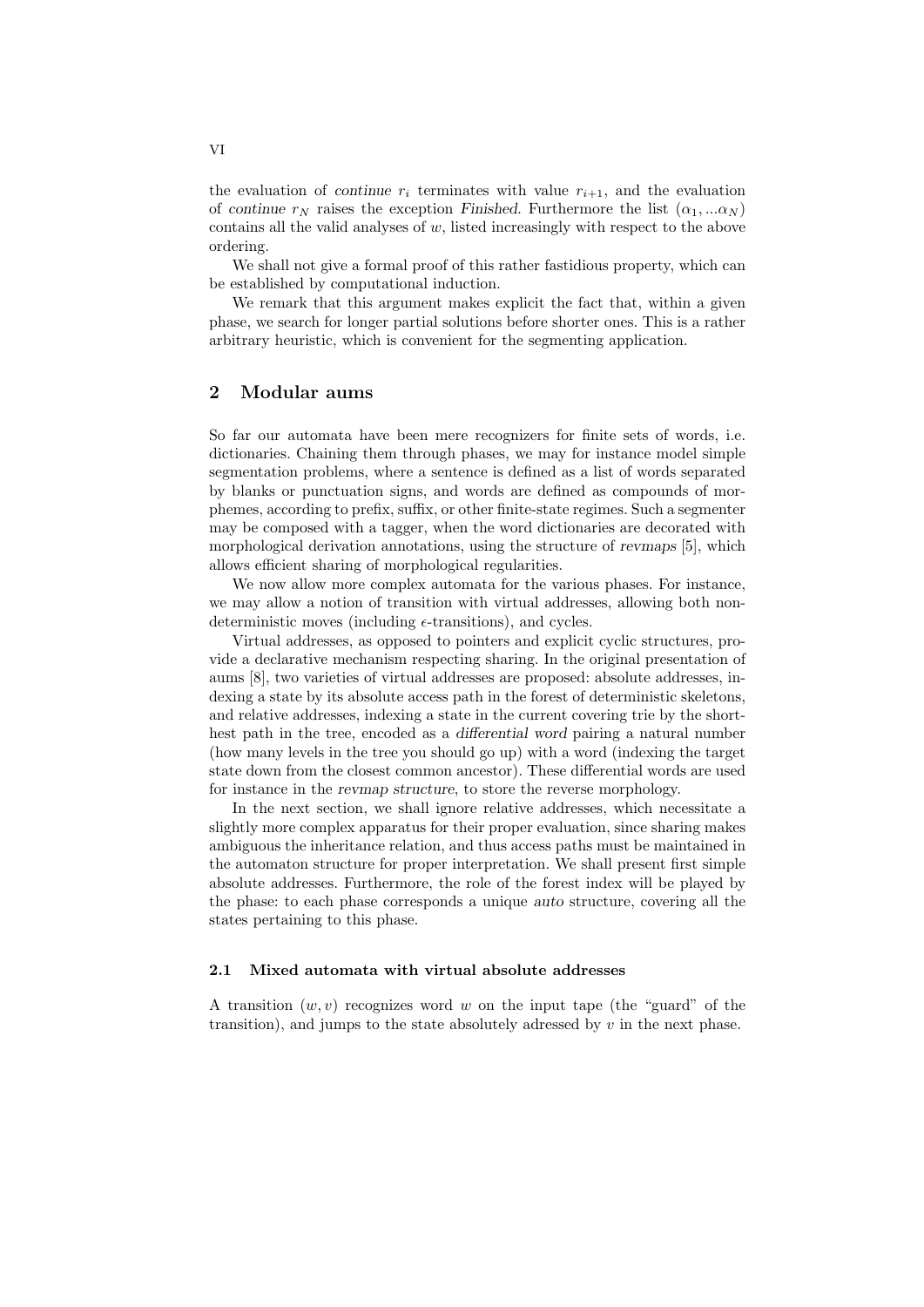module Auto : sig

```
type transition = (Word.word \times Word.word)
and choices = list transition;
type auto = [ State of (deter \times choices) ]
and deter = list (Word letter \times auto);
end;
```
We take as convention that the state  $State(d, c)$  is accepting iff c is not empty. We now define acceptance as the condition on external transitions  $(w, v)$  when the input is empty, the (next) phase is terminal, and the access parameter  $v$ verifies a final condition which we shall not precise further. Typically,  $v$  is final if it is empty or if it consists in a special end of sentence marker.

### 2.2 Service routine

Our resumptions are now more complex, since we have non-deterministic choice points:

```
type backtrack =Choose of phase and input and auto and choices
    Advance of phase and input and word
  ]
and resumption = list backtrack;
```
#### exception Finished;

Here are two service routines to manage guard management.

```
exception Guard;
value rec advance n w = if n = 0 then w else match w with
    \begin{bmatrix} \end{bmatrix} \rightarrow raise Guard
    \begin{bmatrix} \cdot & \cdot & \cdot & \cdot & t \end{bmatrix} \rightarrow advance (n-1) tl
    ] ;
```
Thus advance n [a<sub>1</sub>; ... a<sub>N</sub>] = [a<sub>p</sub>; ... a<sub>N</sub>], where  $p = N - n$ , whenever  $n \leq N$ ; otherwise the exception Guard is raised.

```
(* [ access : phase \rightarrow word \rightarrow auto (*)value access phase = acc (transfer phase)where rec acc state = fun
           \lceil \rceil \rightarrow state
           \begin{array}{|c|c|c|c|c|}\n\hline \begin{array}{ccc} \cdot & \cdot & \cdot & \text{rest} \end{array} & \rightarrow \text{ match state with} \end{array}[ State (deter, \rightarrow) \rightarrowacc (List. assoc c deter) rest
               ]
           ] ;
```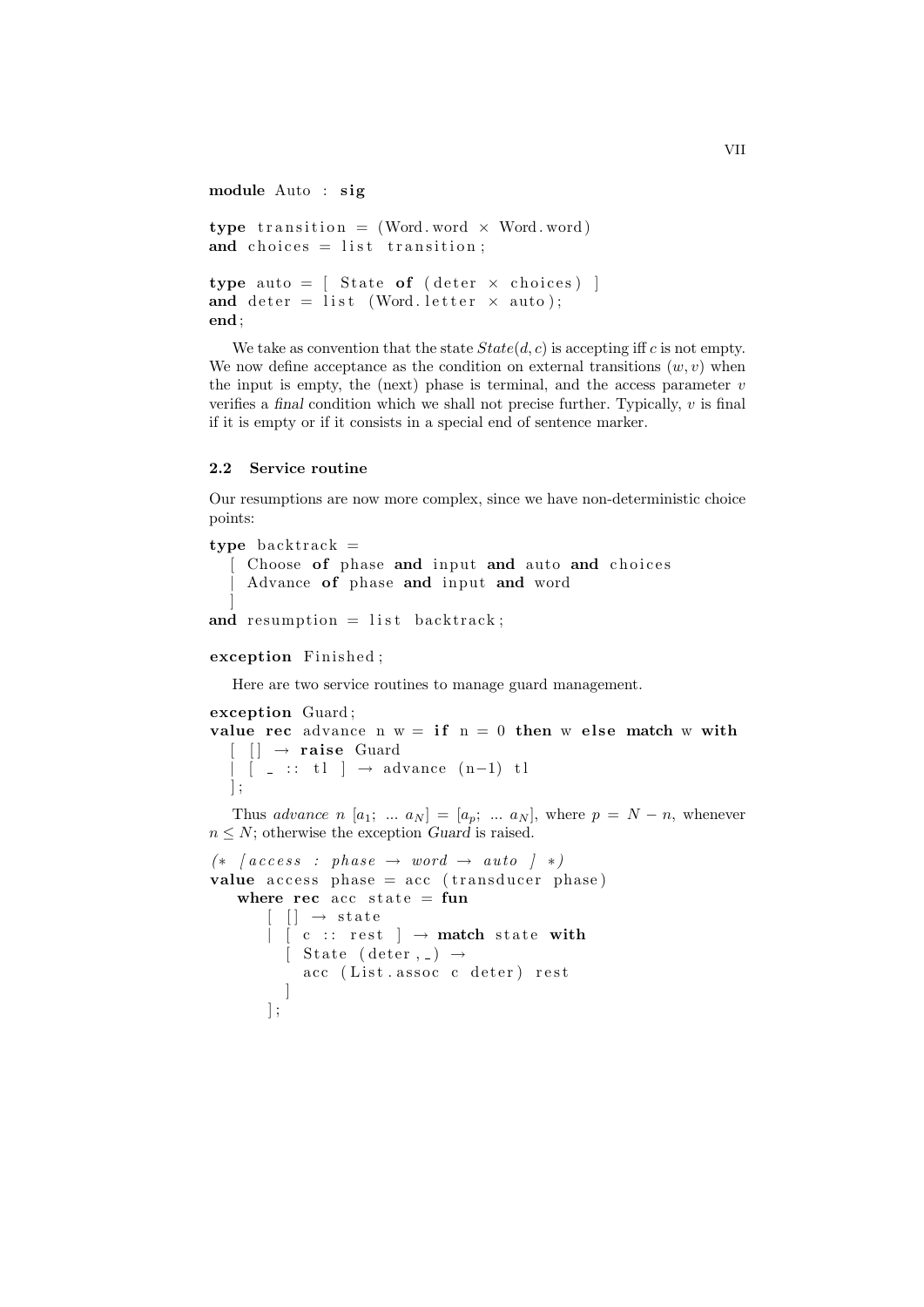#### 2.3 React for aums

We use a similar schedule function as previously, it now stores the  $v$  access path for the next phase transition.

```
value schedule phase input v cont =
  let add phase cont = \int Advance phase input v :: cont \vertin fold_right add (dispatch phase) cont;
```
We are now ready to present the reactive engine. It consists in three simultaneous inductions, the main one react managing the deterministic search, while stacking non-deterministic choice points, the second *choose* managing nondeterministic jumps, and the third continue backtracking in case of dead end. We favor deterministic transitions over non-deterministic ones.

```
(*\nwhile\n    phase\nis\ the\ parsing\ phase\,,input is the input tape represented as a word,
   back\ is\ the\ backtrack\ stack\ of\ type\ resumption\ ,state is the current state of type auto *)
value rec react phase input back state =match state with
  \left[ State (det, choices) \rightarrow(*\twe explore the deterministic space first *)let cont = if choices = \vert \vert then back else
          [ Choose phase input state choices :: back ]
     in match input with
        [ ] \rightarrow continue cont
        \vert \quad \vert letter :: rest \vert \rightarrowtry let next-state = assoc letter det in
                  react phase rest cont next_state
             with [Not_found \rightarrow continue cont]
         ]
   ]
and choose phase input back state = fun
    [ ] \rightarrow continue back
  | [ (w, v) :: others | \rightarrowlet cont = if others = \vert then back else
          [ Choose phase input state others :: back ]
     in try let tape = advance (length w) input in
             if tape = [ (* input finished *) then
                 if terminal phase && final v then cont
                 else continue cont
             else continue (schedule phase tape v cont)
        with \lceil Guard \rightarrow continue cont \lceil]
and continue = fun
  \lceil \quad \rceil \rightarrow raise Finished
  | [ resume :: back ] \rightarrow match resume with
```
VIII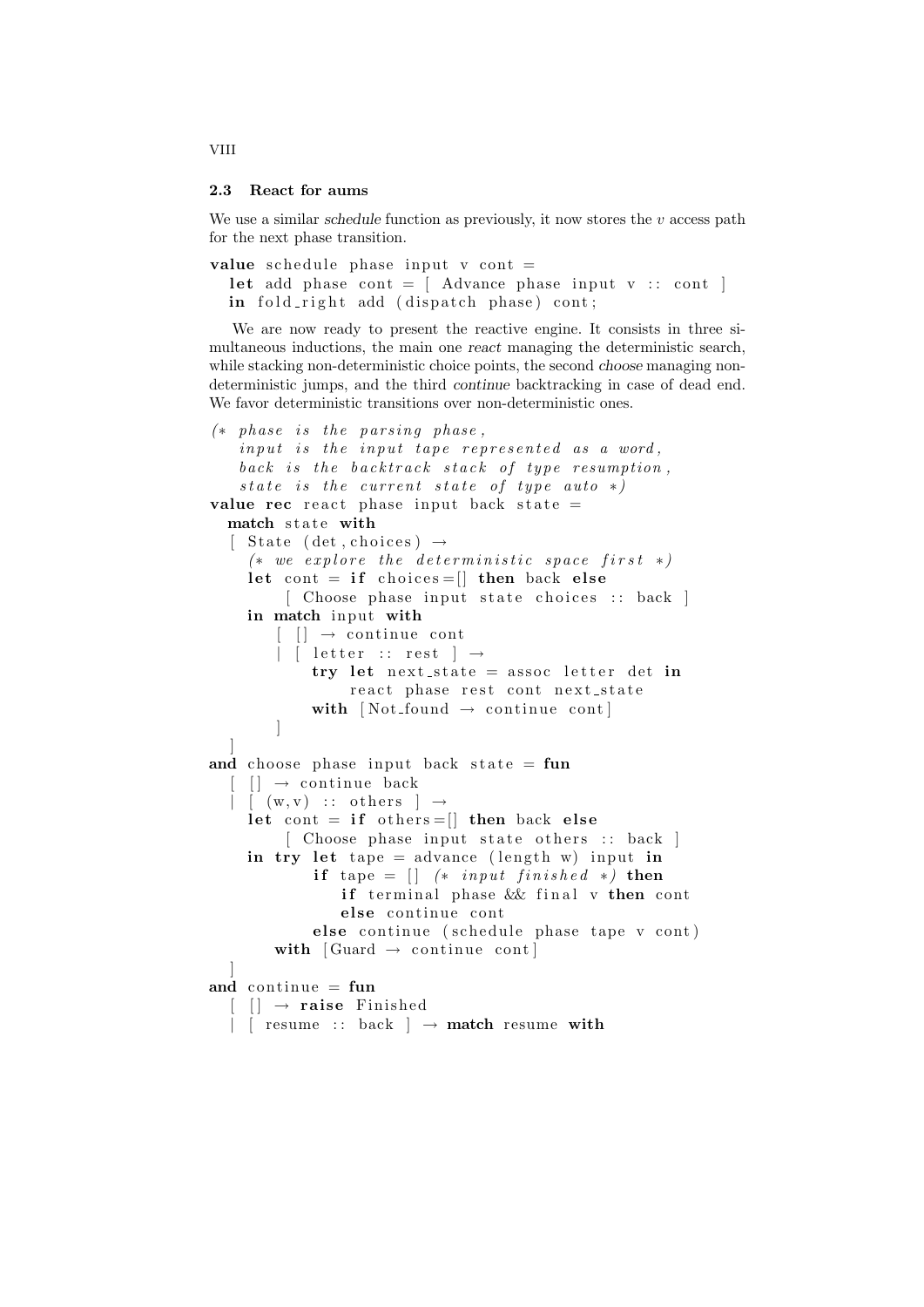```
[ Choose phase input state choices \rightarrowchoose phase input back state choices
      Advance phase input word \rightarrowtry let next-state = access phase word
             in react phase input back next_state
         with [Not_found \rightarrow continue back]
    ]
] ;
```
Finally, here is the initialisation routine, building the initial resumption:

value init\_react input  $=$  [ Advance initial input  $[$ ] ];

As previously, we may recognize a sentence using:

value react1 sentence = continue (init\_react sentence);

### 2.4 Correctness, completeness

Similarly to the previous section, we may prove the correctness and completeness of the construction, provided the guard  $w$  of each non-deterministic transition is non-empty. We may refine this condition as follows.

Definition: Guard condition. There is no cycle of transitions of an aum all of which have an empty guard:  $(\epsilon, w_1)$ ;  $(\epsilon, w_2)$ ; ... $(\epsilon, w_n)$ . By cycle we mean that, for some access word  $w_0$  in the current phase  $\phi_0$  leading in transducer( $\phi_0$ ) to state  $\sigma_0$ ,  $\sigma_0$  has among its choices  $(\epsilon, w_1)$ ,  $\phi_1$  in dispatch( $\phi_0$ ) with  $w_1$  leading in transducer( $\phi_1$ ) to state  $\sigma_1$ , etc, until  $\sigma_n = \sigma_0$ .

We claim that react terminates on an input word whenever the guard condition is verified. Note that this is a global condition on the family of aums, which requires the knowledge of the phase transition relation, but which may be checked in time linear in the cumulated size of the aum family.

## 3 Modular aum transducers

We now give the final refinement of our construction, with aums having both local and global virtual addresses.

### 3.1 Transducers

```
module Auto : sig
type continuation = (Word word \times Word word)
and transition =External of (Word word \times continuation)
    Internal of (Word. word \times Word. delta)] ;
```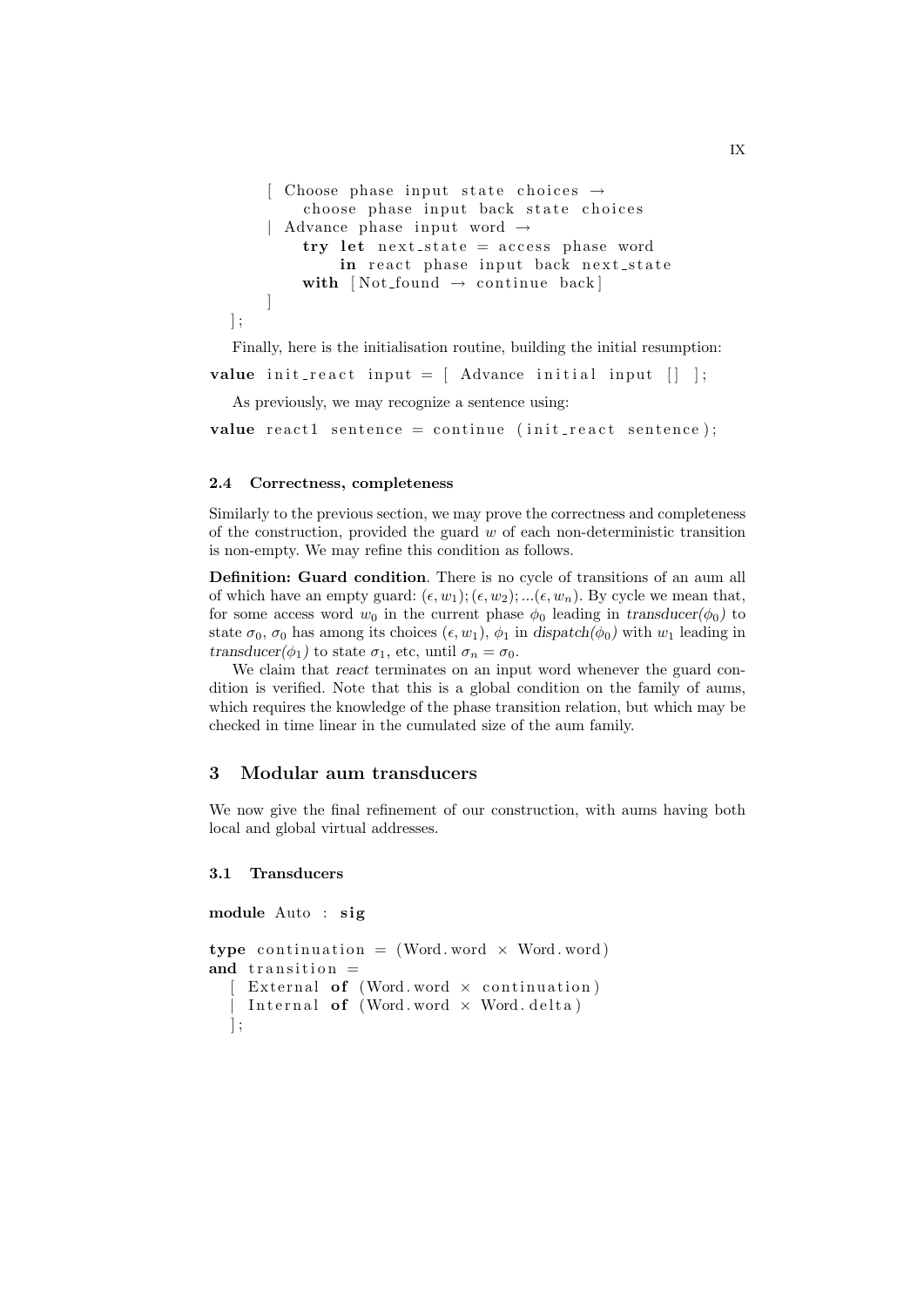```
type auto = [ State of (deter \times choices) ]
and deter = list (Word letter \times auto)
and choices = list transition;
end;
```
An internal transition  $Internal(w, d)$  recognizes w on the input tape and jumps to the state relatively addressed by  $d$  within the same phase. This uses the notion of differential word [5] from module Word:

```
type delta = (int \times word); (* differential words *)
```
A differential word is a notation permitting to retrieve a word  $w$  from another word  $w'$  sharing a common prefix. It denotes the minimal path connecting the words in a trie, as a sequence of ups and downs: if  $\delta = (n, u)$  we go up n times and then down along word  $u$ . In order to interpret the  $n$  part, we need to keep the stack of states leading locally to the current state. We keep along this stack the corresponding word path as well — this is useful as a parameter to the output computation.

An external transition  $External(w, c)$  recognizes w on the input tape and executes the continuation c in a following phase. A continuation  $(u, v)$  returns words  $u$  as output parameter and  $v$  as access parameter in the next phase transducer.

As above we define acceptance as the condition on external transition when the input is empty, the phase is terminal, and the access parameter  $v$  verifies a final condition which we shall not precise further.

#### 3.2 Modular transducers

We now produce output, as words labeled by their phase.

 $type$  input = Word. word and output = list (phase  $\times$  Word . word);

The access stack has a letter component and a state component. The state component is necessary to interpret the part of the internal virtual address which concerns going up, whereas the letter component, i.e. the absolute name of the state in the current phase is useful for computing the transducer output.

type stack = list (Word letter  $\times$  auto);

type backtrack  $=$ 

```
[ Choose of phase and input and output
        and auto and stack and choices
 Advance of phase and input and output and Word . word
]
```
and resumption  $=$  list backtrack;

Since the Advance resumption has now an output component and an access component (anticipating a prefix of the next phase component), we parameterize the scheduler accordingly:

X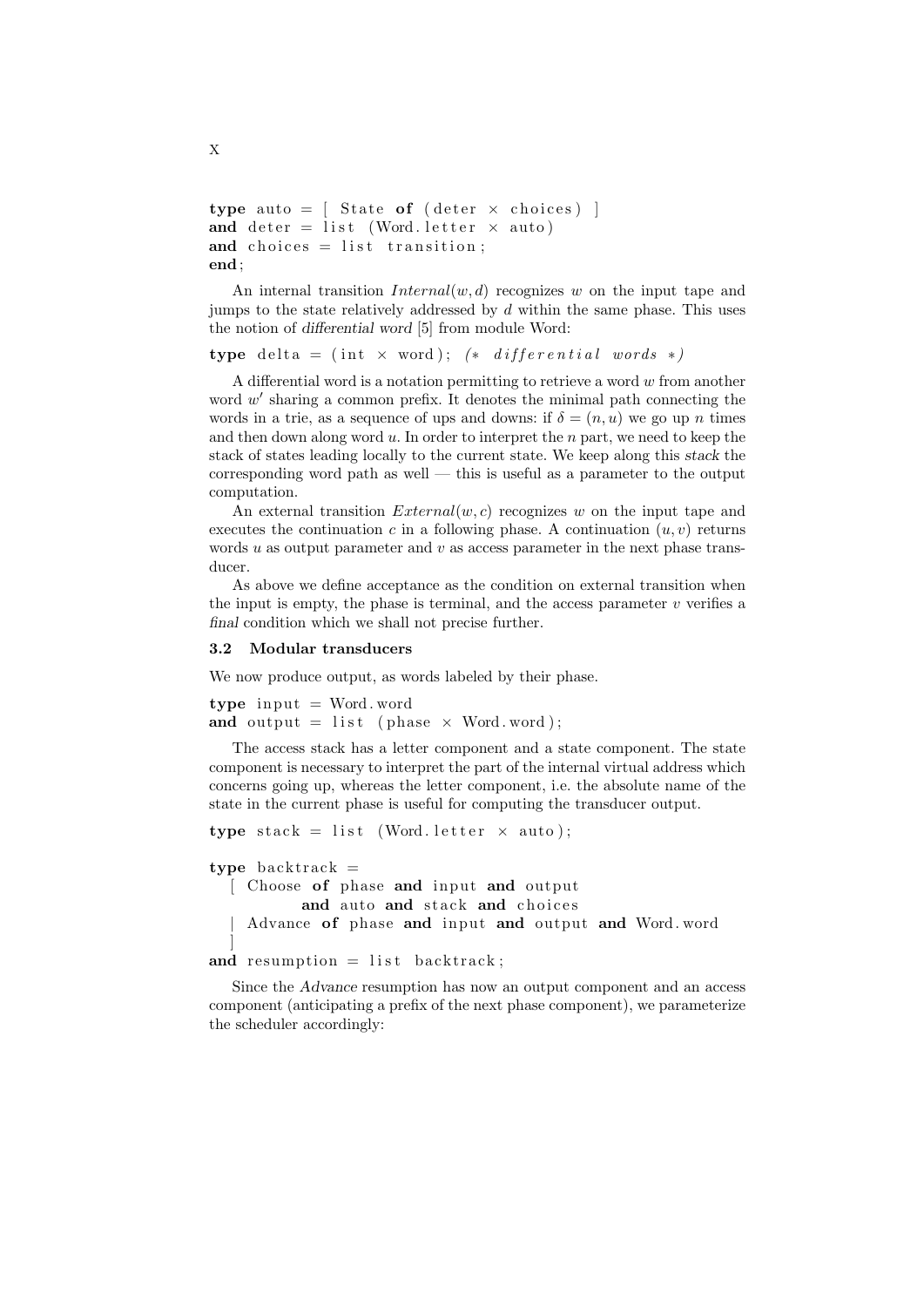```
value schedule phase input output access cont =let add phase cont =[ Advance phase input output access :: cont ]
 in fold_right add (dispatch phase) cont;
```
The service routine access manages the access stack, the functions pop and push are used to interpret internal jumps.

```
(* \; access : \; phase \; \rightarrow \; word \; \rightarrow \; ( \; auto \; \times \; stack \; ) \; *)value access phase = acc (transducer phase) [where rec acc state stack = fun
   [ ] \rightarrow (state, stack)
   | [ c :: rest ] \rightarrow match state with
     \left[ State (deter, \right]) \rightarrowacc (assoc c deter) ( c, state ) :: stack ] rest]
   ] ;
value rec pop n state stack =if n=0 then (state, stack)
   else match stack with
         [ ] \rightarrow raise (Failure "Wrong-Internal-jump")
         \left[ \begin{array}{ll} (-, st) \ :: \ \text{rest} \end{array} \right] \rightarrow \text{pop} \ \left( n-1 \right) \ \text{st} \ \text{rest}]
and push w state stack = match \t{ with}[ [ ] → ( s t a t e , s t a c k )
       | [ c :: rest ] \rightarrow match state with
         \left[\right] State (deter, ) \rightarrowpush rest (assoc c deter) [ (c, state) :: stack ]
          ]
       ] ;
value jump (n,w) state stack =
   let (\text{state0}, \text{stack0}) = \text{pop} n state stack
   in push w state0 stack0;
We provide the access stack as an output parameter via an extracting routine:
```

```
value extract stack (.,(u,.)) =
  fold_left unstack u stack
   where unstack acc (c, ) = [c : acc ];
```
## 3.3 Modular reacting transducers

We have a similar structure of three mutually recursive functions, but now choose has two cases, for the two transition constructors.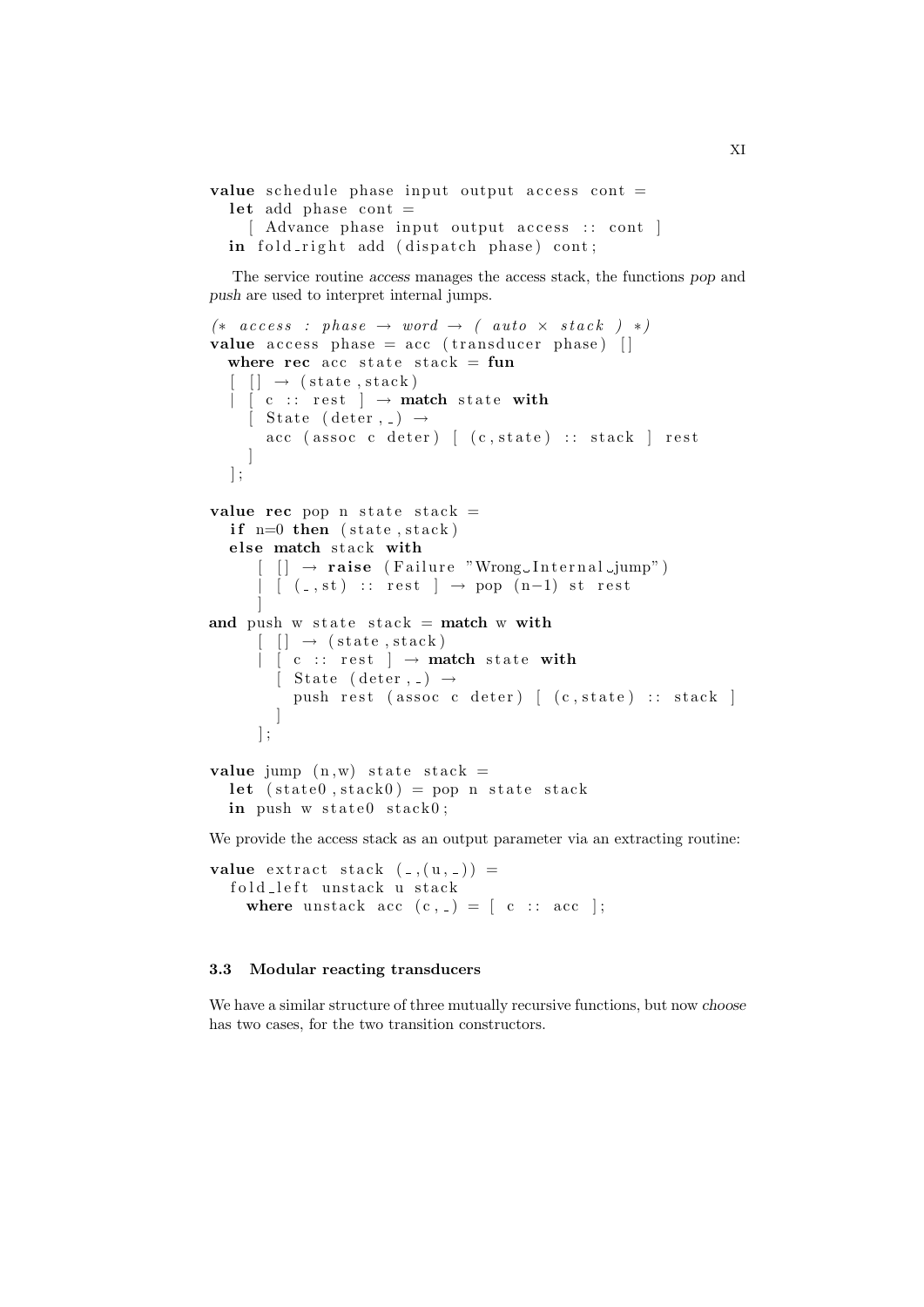```
value rec react phase input output back stack state =match state with
  [ State (det, choices) \rightarrowlet cont = if choices = \vert \vert then back else
      [Choose phase input output state stack choices :: back]
     in match input with
        \begin{bmatrix} \end{bmatrix} \rightarrow continue cont
       \vert \text{ letter} :: \text{rest} \vert \rightarrowtry let state ' = assoc letter det
              and stack ' = \int (letter, state) :: stack \int in
              react phase rest output cont stack' state'
          with \lceil Not_found \rightarrow continue cont ]
        ]
  ]
and choose phase input output back state stack = fun[ \rightarrow continue back
    \left[ External ((w, (u, v)) as rule) :: others ] \rightarrowlet cont = if others = [] then back else
      [ Choose phase input output state stack others :: back]
     in try let tape = advance (length w) input
             and out = [(phase, extract stack rule) :: output]
             in if tape = [] (* input finished *) then
                  if terminal phase &\& final v then (out, cont)
                  else continue cont
                 else continue (schedule phase tape out v cont)
        with \left[ Guard \rightarrow continue cont \left[\vert [ Internal (w, delta) :: others \vert \rightarrowlet cont = if others = \vert then back else
      [ Choose phase input output state stack others :: back]
     in try let tape = advance (length w) input
             and (\text{state}', \text{stack}') = \text{jump delta state stack}in react phase tape output cont stack' state'
        with \left[ Guard \rightarrow continue cont \left[]
and continue = fun
  \lceil \; \rceil \rightarrow raise Finished
  | [ resume :: back ] \rightarrow match resume with
       [ Choose phase input output state stack choices \rightarrowchoose phase input output back state stack choices
       | Advance phase input output word \rightarrowtry let (\text{state}', \text{stack}') = \text{access phase word}in react phase input output back stack' state'
           with \lceil Not found \rightarrow continue back \lceil]
  \vert;
```
XII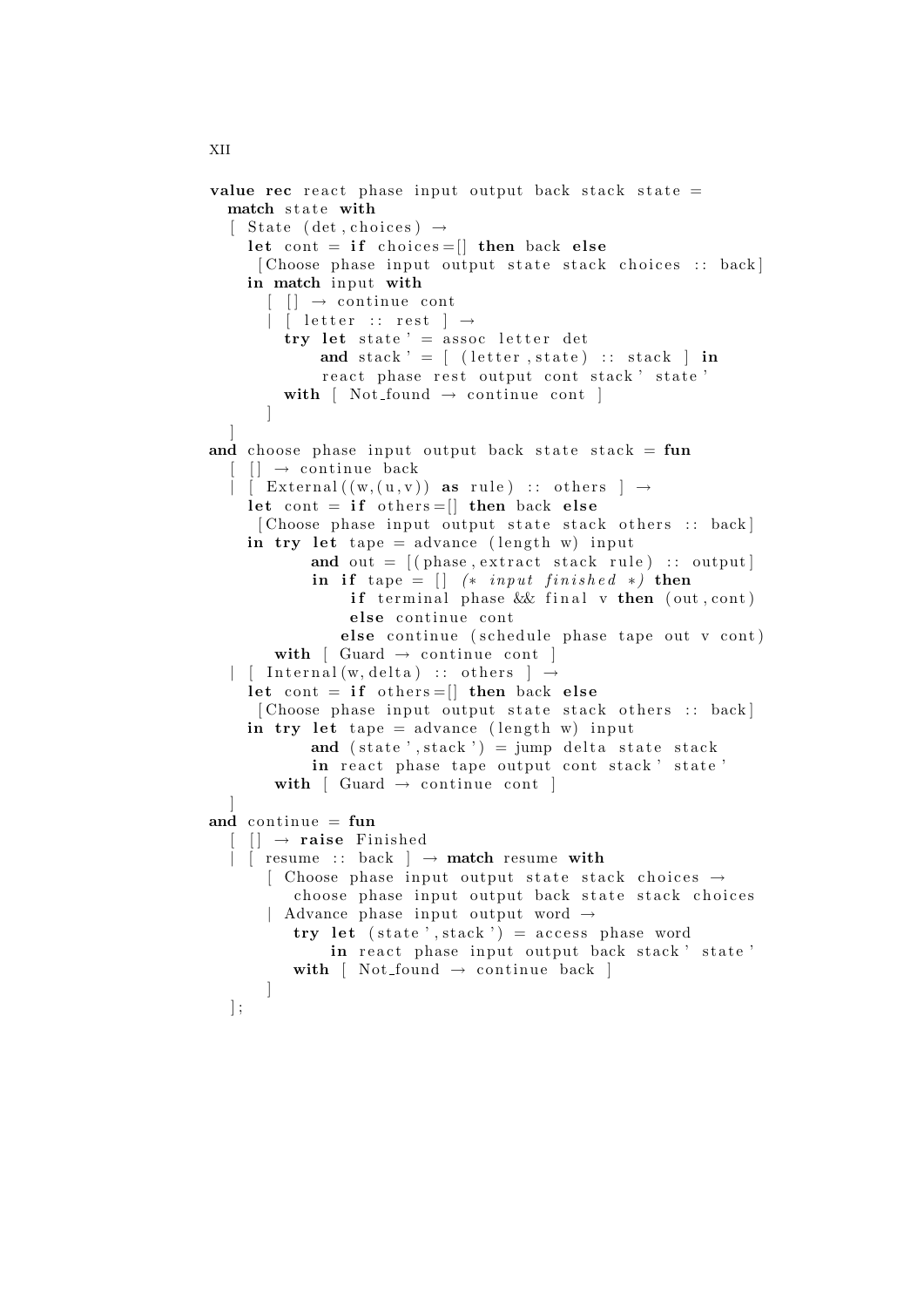#### 3.4 Correctness, completeness

The definitions of trace and analysis may be extended to the case of transducers, and the correctness and completeness of our engine may be formally proved in the sense that all transductions of the input word are properly generated, for a notion of left-to-right transduction. We omit here the full formal development.

In the case of non overlapping junction transductions, as defined in [9], the construction simplifies, since Internal transitions are not needed. The proofs of termination, correctness and completeness of the reactive engine are carried out in full in [9], for the simple case of one phase junction relations verifying a nonoverlapping criterion. This criterion allows parallel computation of the relation along phases, without the need to cascade the transductions. Furthermore, such relations are invertible, and the reactive engine may thus be used to invert euphony and return segmentation solutions, even when the euphony relation is not length-preserving.

Other variations may be considered, since the presence or absence of output transitions is orthogonal to the structure of virtual addresses. We have considered virtual addresses of two kinds, internal and external. We may also imagine other encodings of jumps, potentially relevant for specific applications. For instance, specific encodings, relying on the fact that the underlying alphabet is boolean, may be used to represent boolean circuits, in the manner of BDD structures.

The general problem of compiling an arbitrary finite-state machine description into some variety of our aum structures is not addressed in the current paper. This problem has many degrees of freedom, since there is a choice between mapping state transitions into the deterministic skeleton, on one hand, and the non-deterministic choices sequences, on the other; in the latter case, there is a further choice between External and Internal jumps. Finally, the partition into phases may be more or less coarse, and extra encoding letters, disjoint from the input alphabet, may be used to attach orphan states. We should not expect one uniform best solution to this problem anyway, and compiling strategies may well depend on the application domain.

### Remark.

In [9], section 8.1, the recursive call from choose calls react with occ parameter v, instead of rev v as effected above for next stack. This is a local optimisation for the case of sandhi, where the junction rules are such that the length of component  $v$  is at most 1.

## 4 Dispatch synthesis from regular expressions

We now explain how to synthesize the *dispatch* function from a regular expression representation of the phase language, using the Berry-Sethi algorithm [2]. The basic idea is that we compose a number of finite automata/transducers, each named with a phase. Phases are the letters of an alphabet, and we define the admissible joint behaviour of our automata as a rational language over the phase alphabet, specified by a regular expression.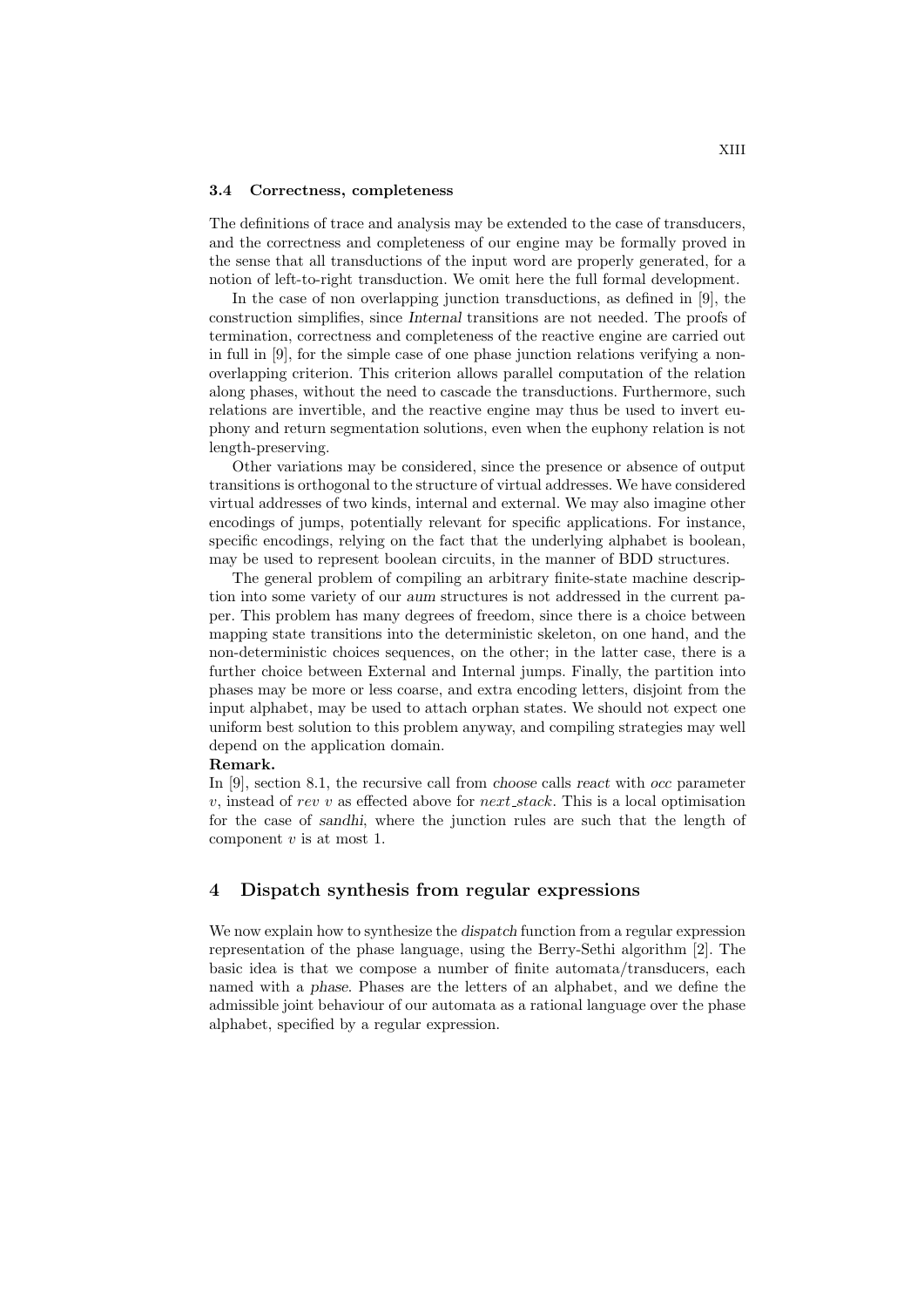#### 4.1 Regular expressions and their linearization

Here is the type of regular expressions. The type parameter  $\alpha$  is used to abstract from the symbol representation.

```
type regexp \alpha =[ One
     Symb of \alphaUnion of regexp \alpha and regexp \alphaConc of regexp \alpha and regexp \alphaStar of regexp \alphaE psilon of regexp \alphaPlus of regexp \alpha] ;
```
We use a specific constructor  $Plus$  rather than defining  $R^+$  as the macro  $R \cdot R^*$ , because of the blow-up due to its non-linearity.

We mark symbols with an integer to linearize the regular expression.

type marked  $\alpha = (\alpha \times \text{int})$ ;

A symbol s is mapped to  $(s, 0)$  if it occurs only one, and to  $(s, 1)$ ,  $(s, 2)$ , etc. otherwise. Marked symbols are used as states of the recognizing automaton. The type local represents local automata, in the sense of Eilenberg, as a 4-tuple defining its initial state, the other states, the transitions, and the terminal states:

```
type local \alpha =( marked \alpha \times list (marked \alpha)
   \times list (marked \alpha \times list (marked \alpha))
  \times list (marked \alpha)
   ) ;
```
We skip the details of the linearization function mark, which is straightforward. The function mark takes as argument a regexp  $\alpha$ , and returns a pair of type regexp(marked  $\alpha$ ) × list(marked  $\alpha$ ), consisting of the marked expression, and the list of marked symbols which will be used as states of the local automaton.

#### 4.2 The Berry-Sethi compiler

We basically follow the construction given in [2], with the addition of the Plus operation. We need an intermediate structure of discriminating regular expressions, which makes explicit whether the associated rational language contains the empty word  $\epsilon$  or not.

```
type d_regexp \alpha =[ DOne
    DSymb of \alphaDUnion of bool and d regexp \alpha and d regexp \alphaDConc of bool and d regexp \alpha and d regexp \alphaDStar of d_regexp \alpha
```
## XIV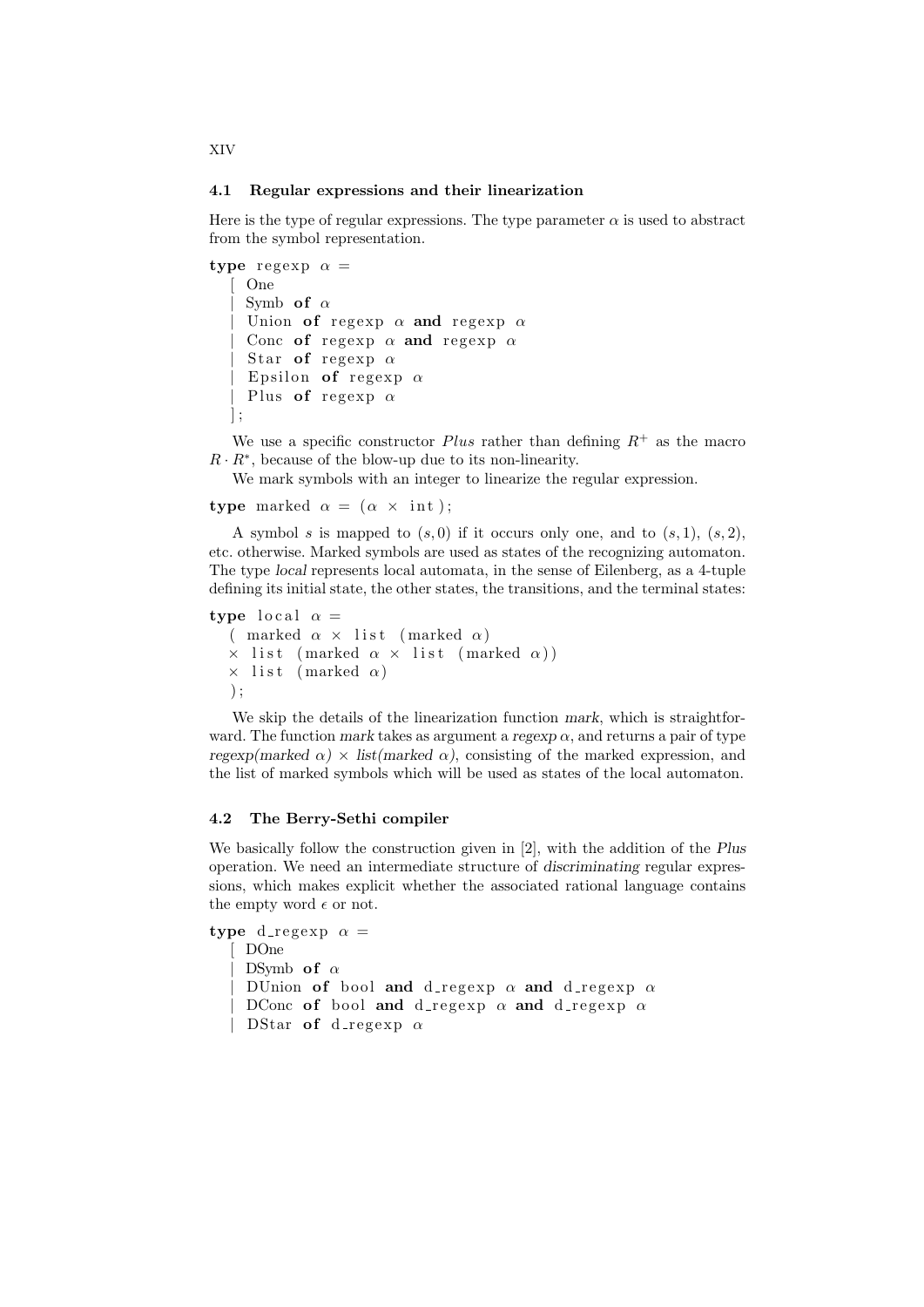```
| DEpsilon of d_regexp \alpha| DPlus of bool and d_regexp \alpha] ;
```
We can tell in unit time this property with function delta, and translate in linear time a regexp in a discriminating regexp with function discr.

```
value delta = fun
   [ DOne \rightarrow True
    DSymb \rightarrow FalseDUnion b \Box | DConc b \Box \rightarrow b
    DStar | DEpsilon \rightarrow True
   | DPlus b \rightarrow b
  \vert;
(* discr : regexp \alpha \rightarrow d_{\text{regerp}} \alpha *value rec discr = fun
   One \rightarrow DOneSymb s \rightarrow DSymb s| Union e1 e2 \rightarrowlet de1 = discr e1 and de2 = discr e2 in
       DUnion ( delta de1 || delta de2 ) de1 de2
  | Conc e1 e2 \rightarrowlet de1 = discr e1 and de2 = discr e2 in
       DConc ( delta de1 & delta de2 ) de1 de2
  | Star e \rightarrow DStar (discr e)
    Epsilon e \rightarrow DEpsilon (discr e)
  | Plus e →
       let de = discr e in
       DPlus (delta de) de
  ] ;
```
The core of the algorithm is the computation of sets first, follow and last.

```
(* first : list \alpha \rightarrow d_{\text{regerp}} \alpha \rightarrow list \alpha *)
value rec first l = funDOne \rightarrow 1DSymb d \rightarrow [ d :: l ]DUnion = e1 e2 \rightarrow first (first l e2) e1
   | DConc _e e1 e2 \rightarrowif delta e1 then first (first l e2) e1
        else first l e1
   | DStar e | DEpsilon e | DPlus -e \rightarrow first l e
   \vert;
(* follow : \alpha \rightarrow \text{regexp }\alpha \rightarrow \text{list } (\alpha \times \text{list } \alpha) \rightarrow)value follow initial exp =let rec f1 \exp 1 fol =
```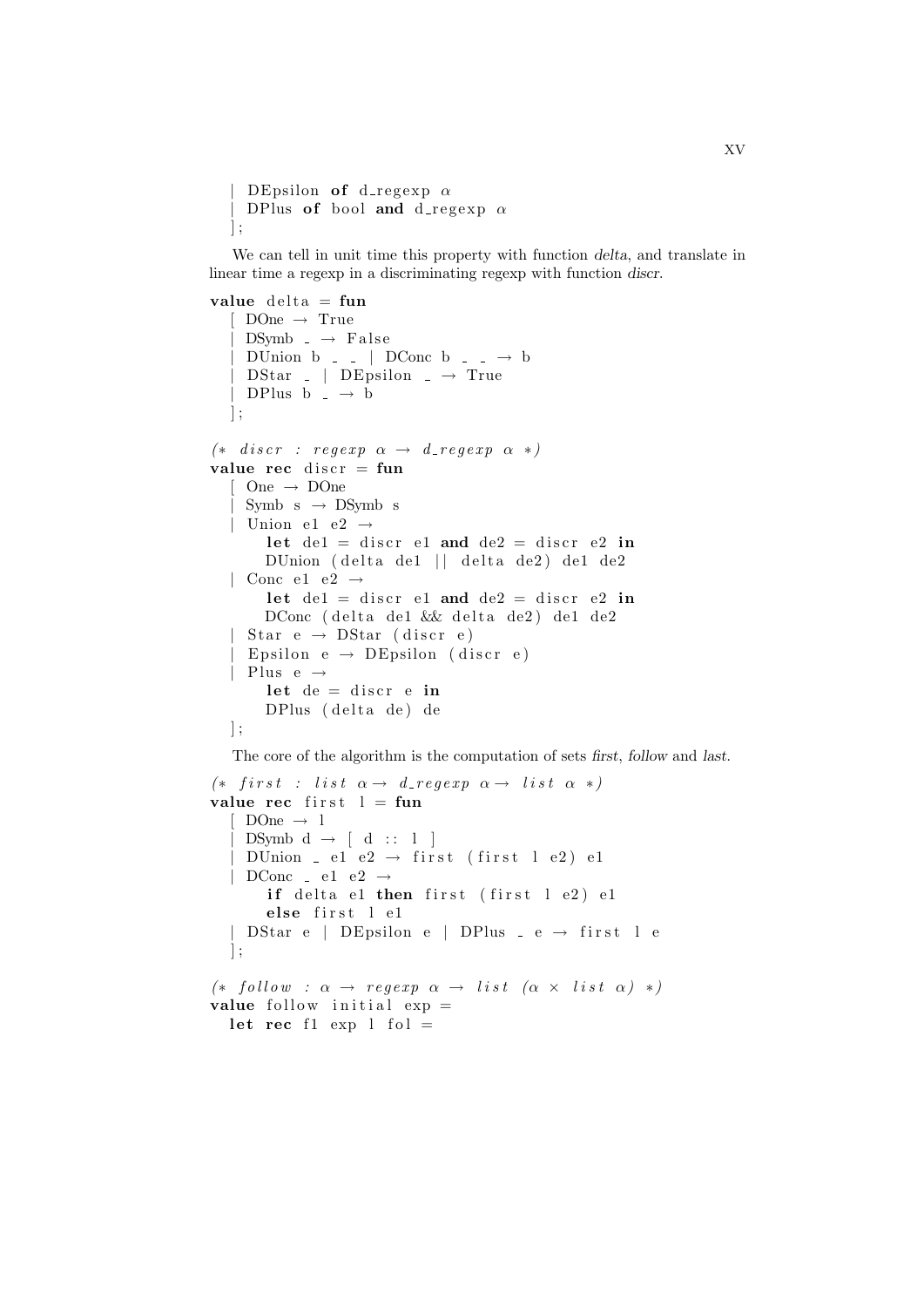```
match exp with
    DOne \rightarrow folDSymb d \rightarrow [ (d, 1) :: fol ]DUnion -e1 e2 \rightarrowlet fol2 = fl e2 l fol in f1 e1 l fol2
  | DConc _e e1 e2 \rightarrowlet fol2 = f1 e2 1 folinlet 11 = if delta e2 then first 1 e2else first [] e2 in
     f1 e1 l1 fol2
  | DStar e | DPlus = e \rightarrowlet l<sub>-res</sub> = first l e in
     f2 e l_res fol
    DEpsilon e \rightarrow f1 e 1 f01]
and f2 exp l fol = (* (first [] exp) already in l *)match exp with
    DOne \rightarrow folDSymb d \rightarrow [d, 1) :: folDUnion -e1 e2 \rightarrowlet fol2 = f2 e2 1 folin f2 e1 1 fol2| DConc _e e1 e2 \rightarrowlet bl = delta e1and b2 = delta e2 in
     if b1 (* l1 and l2 in l *)
     then if b2
           then f2 e1 l (f2 e2 l f01)else f1 e1 (first | e2) (f2 e2 1 fol)
     else if b2
           then f2 e1 (first l e2) (f1 e2 l fol)
           else f1 e1 (first [ ] e2) (f1 e2 1 fo1)
  | DStar e | DEpsilon e | DPlus -e \rightarrow f2 e l fol
  ] in
let fol_sets = f1 exp [] []
and initials = first [] exp in
\lceil (initial, initials) :: fol_sets \rceil;
```
Functions f1 and f2 both compute the follow sets of Berry-Sethi but with different assertions on their arguments; precisely, a call (f1 exp l fol) is such that first elements of exp are not in l, and the contrary assertion obtains for f2. Thus we never attempt to add elements already present in l, which maintains a constant cost of adding an element in l.

 $(*\ \textit{last} \ : \ \alpha \ \rightarrow \ \textit{regexp} \ \alpha \ \rightarrow \ \textit{list} \ \alpha \ *)$ value last initial  $e =$ let rec last\_rec  $l = fun$  $[$  DOne  $\rightarrow$  1

XVI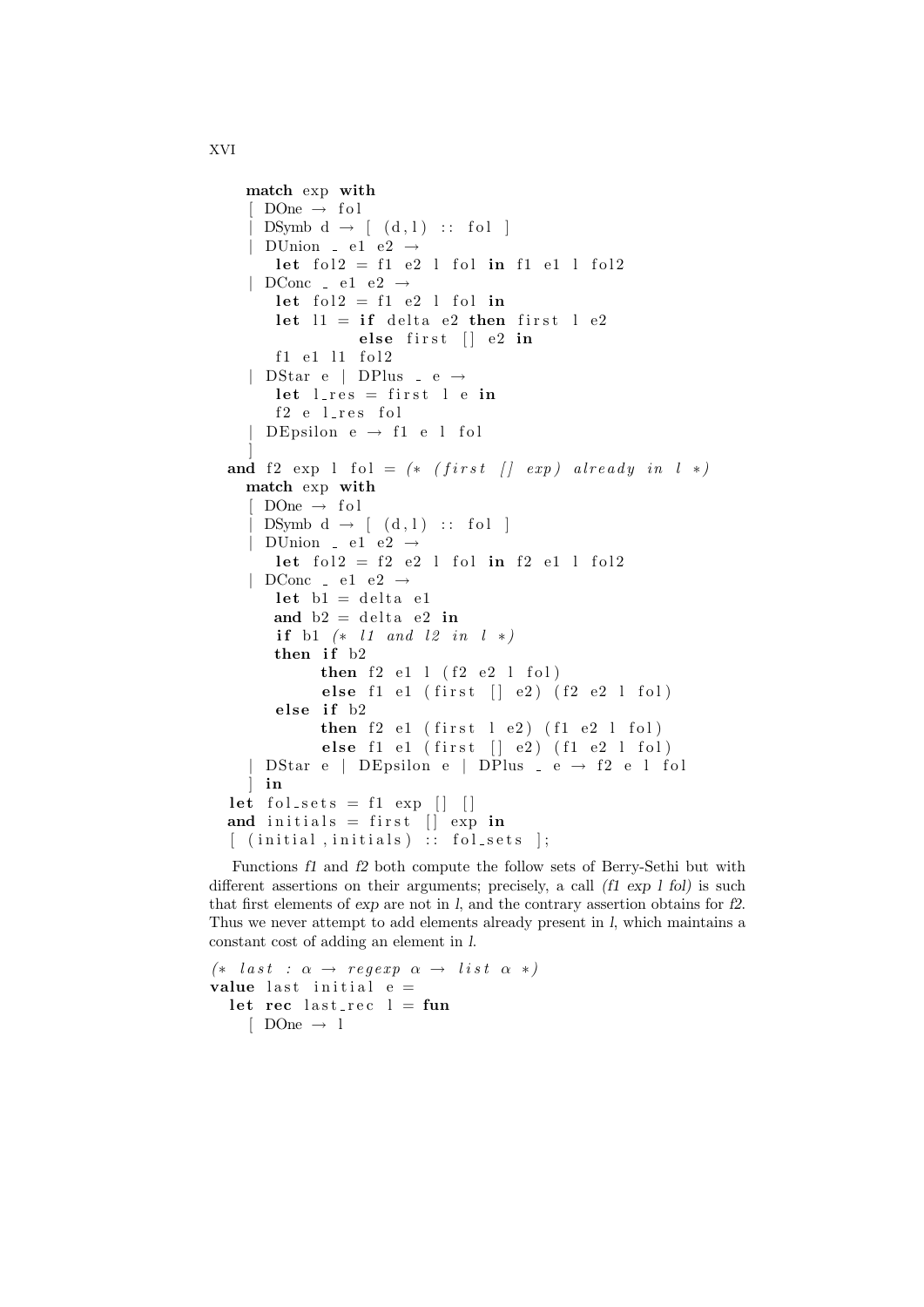```
DSymb d \rightarrow [ d :: l ]DUnion _e e1 e2 \rightarrowlast\_rec (last\_rec l e2) e1| DConc _e e1 e2 \rightarrowif delta e2 then last_rec (last\_rec l e2) e1
       else last_rec l e2
  | DStar e | DEpsilon e | DPlus -e \rightarrow last_rec l e
  ] in
let \, l = last\_rec \, l \, e \, inif delta e then \lceil initial :: l \rceil else l;
```
Now we have all the ingredients to compile a regular expression:

```
(* compile : marked \alpha \rightarrow \text{regexp } \alpha \rightarrow \text{local } \alpha *)
value compile initial exp =let (exp_m, state s) = mark exp inlet exp_d = discr exp_m in
  let fol = follow initial exp_dand lasts = last initial exp_d in
  (intial, states, fol, lasts);
```
#### 4.3 Parametric regular expressions

We now define systems of regular expressions over parametric alphabets whose symbols are associated to aums. Meta-variables allow sharing in such descriptions. We skip the details of the syntax, and present just an example of such a finite machine description, actually a subproblem of Sanskrit morphology, namely noun phrases representing compound substantives.

```
initial init epsilon_aum
alphabet noun ; iic ; ifc end
automaton Disp
 node SUBST = iic*. (noun | iic.ifc)end
```
Here we specify that the initial phase is called init, that the user must provide a value epsilon\_aum for the aum recognizing just the empty word, as well as aum values noun, iic and ifc for recognizing the corresponding languages. We are interested in the language iic\* . (noun | iic.ifc). In the intended application, SUBST is the language of substantive forms, containing noun forms as well as compounds, formed with prefix iic forms which may be iterated, and suffix ifc forms.

We skip the details of the parsing of such a description. In the current syntax, we allow systems of regular expressions, allowing sharing, and the compiler unfolds the system into a flattened expression.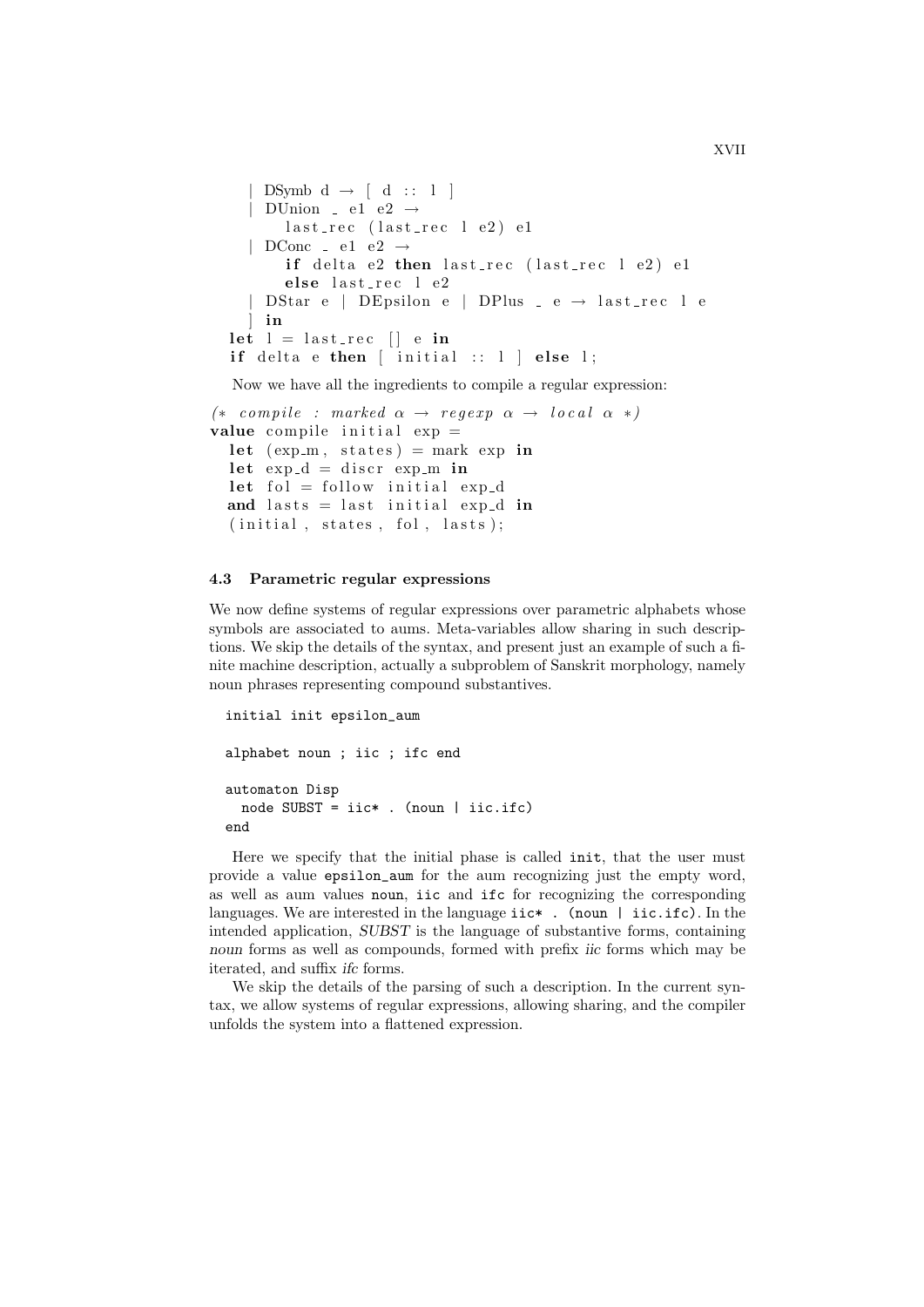## XVIII

We use the meta-programming facilities provided by the Camlp4 preprocessor, which allows macro-generation of an Ocaml program at the level of abstract syntax. Skipping the details of this meta-programming, we obtain mechanically, for the above example, the following module text.

```
module Automata (Auto : sig type auto = 'a; end) =
   struct
      type auto\_vect ={ epsilon_aum : Auto. auto;
            noun : Auto . auto; iic : Auto . auto; if c : Auto . auto };
      module Disp (Fsm : sig value autos : auto_vect; end) =
         struct
            type phase =
                  Init \mid Lie1 \mid Noun \mid Lie2 \mid Ifc \mid;value transducer = funInit \rightarrow Fsm. autos. epsilon_aum
                  Iic 1 \rightarrow Fsm. autos. iic
                  \text{Noun} \rightarrow \text{Fsm}.\text{autos}.\text{noun}I i c 2 \rightarrow Fsm. autos. ii c
                  If c \rightarrow Fsm. autos. if c
               ] ;
            value dispatch =fun
                  Init \rightarrow [ \text{Iic1}; \text{Noun}; \text{Iic2}\text{Iic1} \rightarrow \begin{bmatrix} \text{Iic1}; \text{Noun}; \text{Iic2} \end{bmatrix}Noun \rightarrow []
                 \text{Iic2} \rightarrow \begin{bmatrix} \text{Ifc} \end{bmatrix}| If c \rightarrow ||
               ] ;
            value initial = Init;
            value terminal phase = List mem phase \lceil Noun; Ifc \rceil;
         end;
   end;
```
We now have all the components we wish to assemble, since the module instanciation (Automata Auto), for Auto one of the aum description modules given in the previous sections, creates a module Dispatch=(Disp Fsm) having the right functionality, with module Fsm holding the aum implementations. In this simple example these implementations are the various lexicons corresponding to the respective lexical categories. In the Sanskrit platform, these aums are decorated with non-deterministic transitions (using external addressing) corresponding to sandhi prediction.

Remarks. 1. During the Berry-Sethi compiling process, the candidate regular expression is linearized when a phase occurs more than once. However, the corresponding automata are shared via the transducer component, recovering the proper sharing.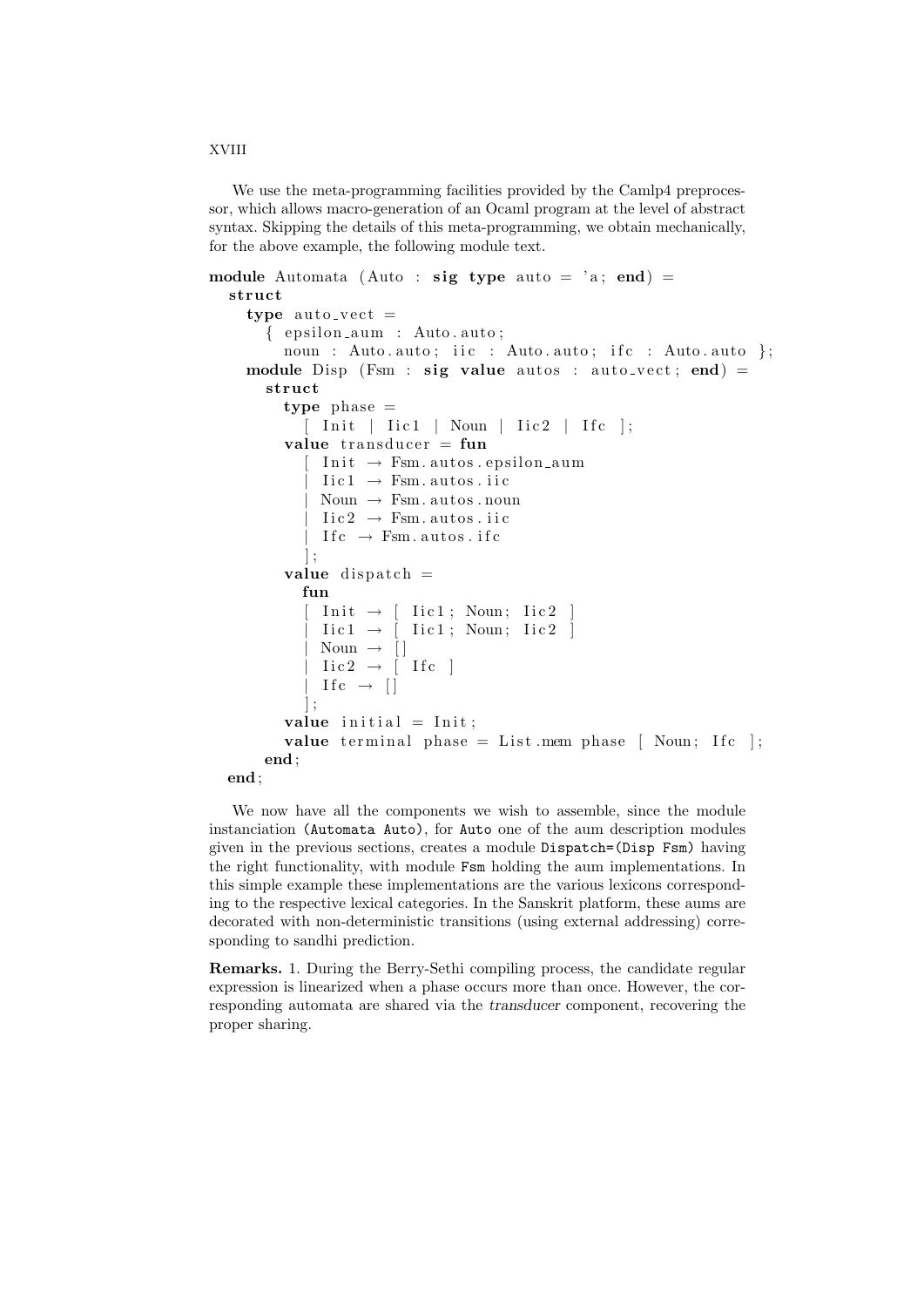2. Our Sanskrit platform<sup>1</sup> now uses this modular methodology, which enforces the right geometry for morphological chunks, taking care of preverb affixes, proper recognition of compound forms and periphrastic verbal constructions, and proper analysis of absolutive forms (with suffixes in  $-tv\bar{a}$  for roots and -ya for verbs admitting preverbs).

3. As usual, we may augment our automata descriptions with weights reflecting (possibly conditional) probabilities in order to get stochastic automata whose behaviour reflects hidden Markov chains in the data. Note that the correctness criteria are invariant with the permutation of choices induced by priority selection according to these weights.

#### 4.4 A variant using Antimirov's compiling algorithm

V. Antimirov proposed in [1] another algorithm for compiling regular expressions, using a notion of partial derivative. This algorithm produces automata that may be significantly smaller than the ones obtained by the Berry-Sethi algorithm. Such automata do not have the locality condition, and now the modularity of the construction obtains by a more complex mapping, since the transducer invocation does not simply depend on the states, but on the transitions. We shall not develop further this variant construction in this paper.

## 5 Conclusion

We have presented a methodology for constructing finite-state machines, such as finite automata and transducers, in a modular way. Regular expressions over an alphabet of phases express a composition of machines under a finite-statecontrolled constraint. This corresponds to considering a regular expression not as the mere denotation of a rational language over the alphabet of its symbols seen as string generators, but rather as a rational polynomial over its symbols, abstracting themselves rational sets. The algebraic property of closure of rational sets over substitution (mapping symbols to rational sets), together with the local automaton representation of finite-state machines, provide the natural foundation for the modular composition of finite-state machines.

Our mechanism allows the controlled interaction of machines compiled as mixed automata (aums). This is useful for instance for shallow parsing in computational linguistics applications. For the Sanskrit platform built by the first author, this allows to build a tagger composing machines which invert phonology (sandhi analysis) and morphology, with separate machines for distinct lexical classes, constrained by the geometrical conditions defining admissible compounds, preverb management, and periphrastic constructions with auxiliary verbs.

Our design exploits and justifies our functional programming methodology as follows:

 $^1$  http://sanskrit.inria.fr/